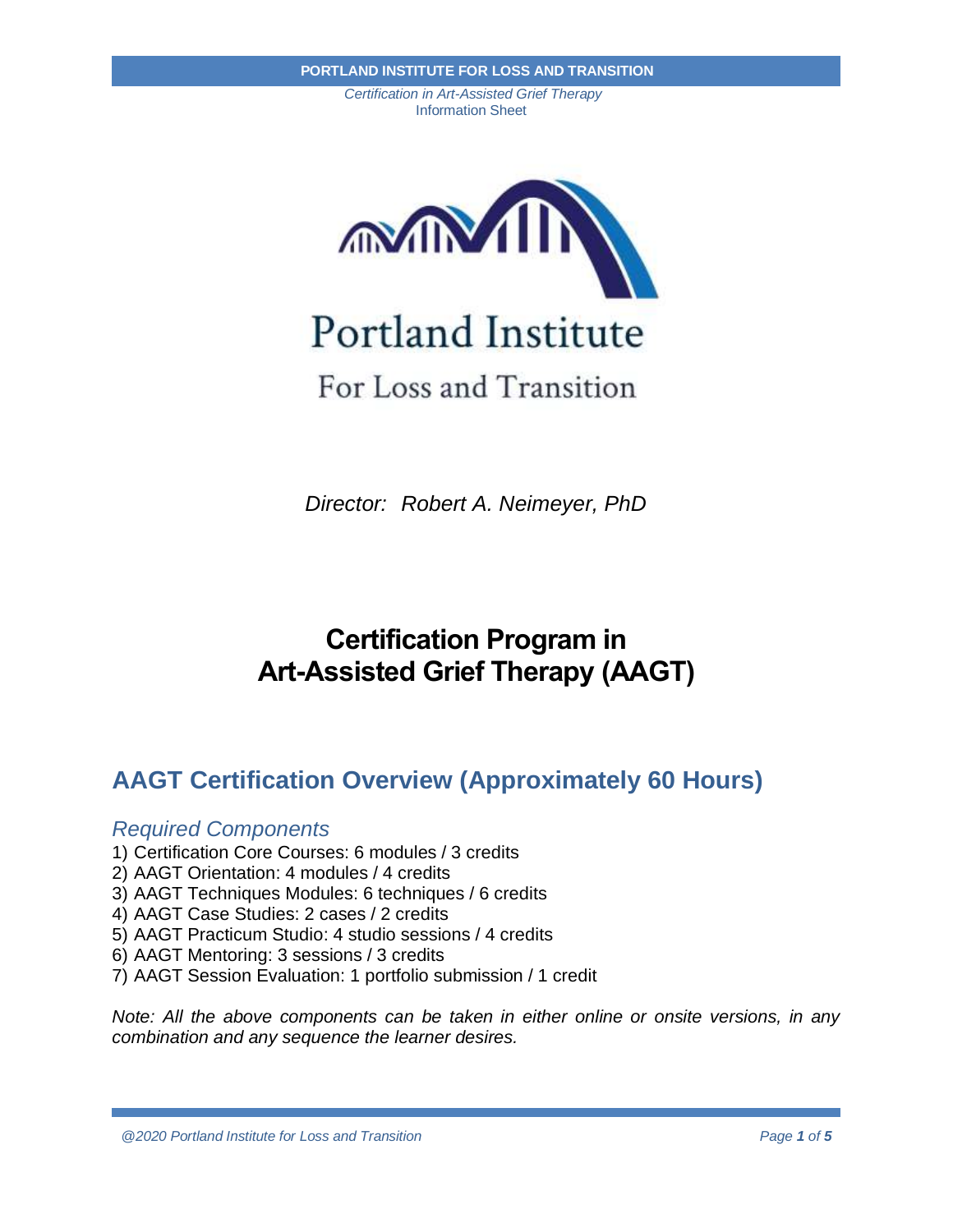## **Required Components**

*Note:* All of the Portland Institute's diverse curriculum, both onsite and online, is informed by an *Experiential Learning Model*. Thus, in addition to systematic faculty instruction, each module includes opportunities for learners to hone their skills in case conceptualization, practice specific therapeutic techniques, and often apply the tools they are learning to their own life losses in order to gain first-hand acquaintance with them. Many also include video demonstrations of the use of particular grief therapy methods. In the online learning setting, learners who wish to pursue certification then complete and return a short *Responsive Journal* following a rubric provided for that specific module. Portland Institute faculty provide brief written feedback on each submission to continue the personal dialogue with learners.

## *1) Certification Core Courses (6 Modules / 3 Credits)*

The Core Courses are offered as a series of 3-hour online modules, or onsite full-day workshops that can be taken in any of several locations around the world each year. All are required for AAGT Certification. Learners may complete these courses in any sequence they desire.

- a) *Grief and Its Complications (2 Modules):* Contemporary models of grief, including conceptualization and diagnosis of complicated grief or prolonged grief disorder.
- b) *Grief Therapy – A Trauma-Informed Approach (2 Modules)*: Trauma-oriented interventions to help grievers process the Event Story of the loss and integrate it into their larger self-narrative.
- c) *Grief Therapy – An Attachment-Informed Approach (2 Modules)*: Attachment-oriented interventions to help grievers access the Back Story of the relationship and reconstruct the continuing bond with the deceased.

## *2) Orientation to Art-Assisted Grief Therapy (4 Modules / 4 Credits)*

The Orientation to Art-Assisted Grief Therapy equips learners with a theoretical and conceptual scaffold for incorporating the expressive arts into meaning reconstruction grief work with individuals, groups, or communities. The principles and practices of the expressive arts, the architecture of an expressive arts session, and benefits of using multimodal expressive approaches in grief work will be examined in relation to the meaning making process. Consideration will be given to various factors in selecting a particular medium, including but not limited to the expressive qualities of various materials and categorical distinctions in the arts disciplines, developmental considerations, evidence for their use in practice, as well as the orientation and preferences of the therapist. Case examples will be used to examine the use of the expressive arts with various types of loss and populations, as well as various settings.

These Orientation Modules cover the following essential areas:

- Principles and Practices of the expressive arts
- Architecture of an expressive arts therapy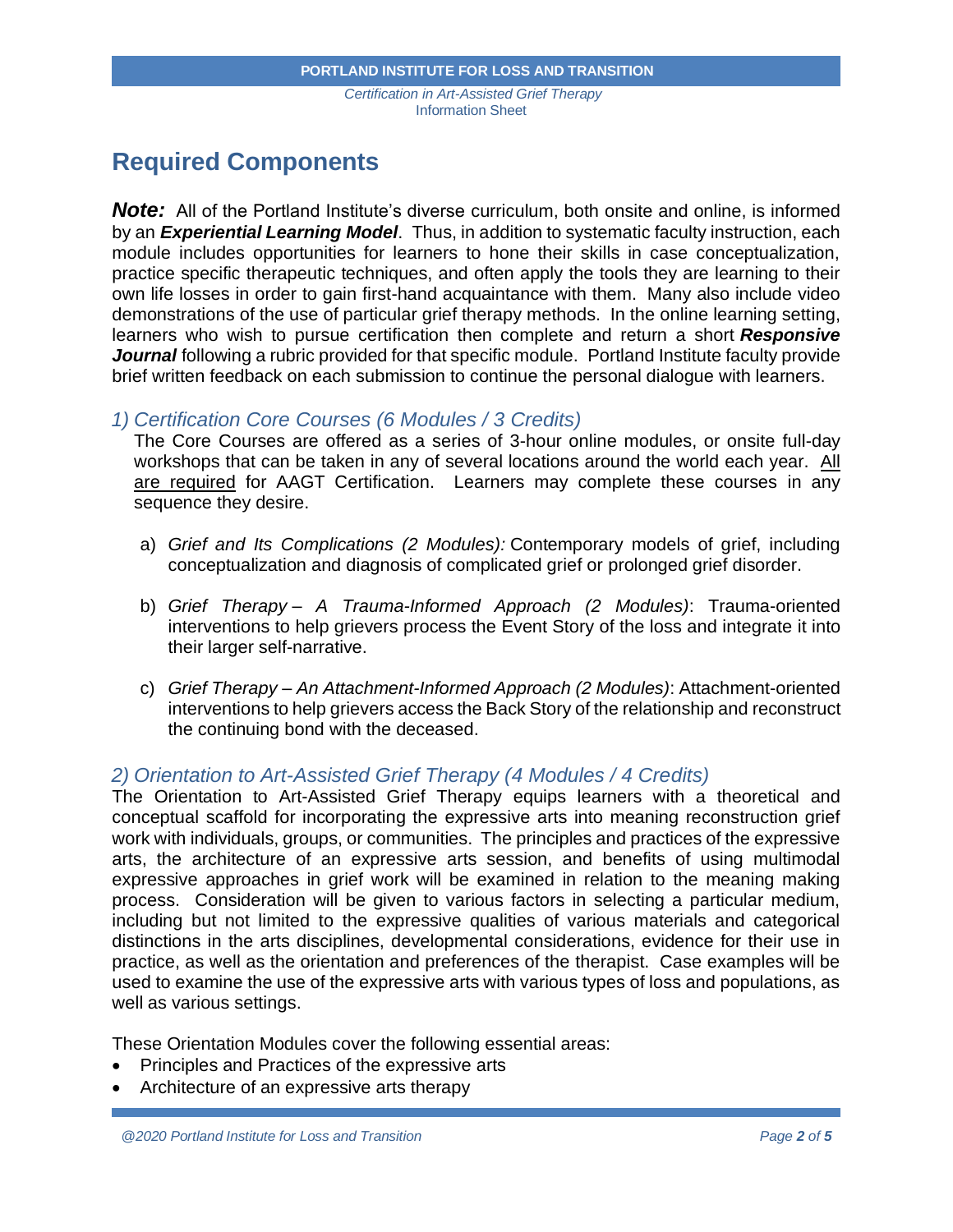- Materials and methods for meaning making
- Expressive art therapy, trauma and neuroscience

These Orientation Modules are offered as 3-hour live webinars or online recordings, or onsite workshops that can be taken in any locations around the world each year. Learners are required to complete at least 4 Orientation Modules in any sequence they desire for AAGT Certification.

## *3) AAGT Techniques Modules (6 Techniques / 6 Credits)*

Each module is focused on a specific AAGT technique. Learners pursuing AAGT Certification are required to learn at least six Techniques through live webinars or online recordings, or onsite workshops at any location in the world in which such training is offered. The following are examples of AAGT Techniques Module offerings:

- Altered Books
- Art Therapy for Children and Teens
- Collage: two and three dimensional
- Creative Writing
- Dance and Movement
- Doll Making
- Drama Therapy, Performative Work
- Dreamscaping
- Kintsukoroi: Golden Repair
- Mask Making
- Medicine / Prayer / Talking Sticks
- Memory Boxes
- Music and Song
- Photography
- Shrine Making
- Watercolor Books and Restorative Retelling

## *4) AAGT Case Studies (2 Cases / 2 Credits)*

The AAGT case study sessions will be divided into faculty presenting cases and learners' case presentations. Faculty case presentations will consist of a case conceptualization exercise or videotaped session with close attention to the therapist's clinical reasoning process and reading of the client's need and readiness to engage in art-assisted meaning reconstruction activities. Learners' case presentations will engage group participants in reflective analysis, with coaching from Portland Institute Faculty. Learners pursuing AAGT Certification are required to complete at least two Case Studies through live webinars or online recordings, or onsite workshops at any location in the world where such training is offered.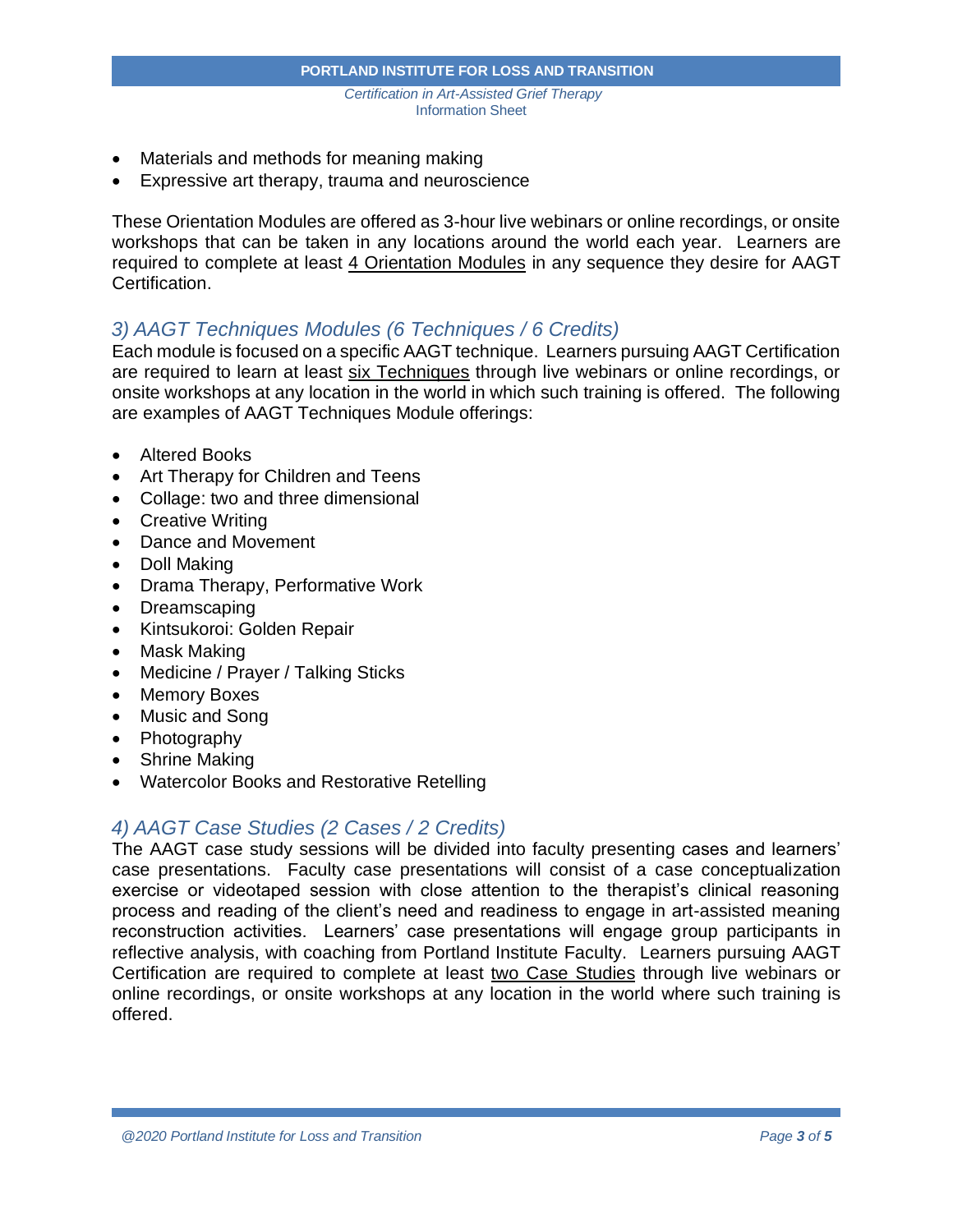#### **PORTLAND INSTITUTE FOR LOSS AND TRANSITION**

*Certification in Art-Assisted Grief Therapy* Information Sheet

## *5) AAGT Practicum Studio (4 Studio Sessions / 4 Credits)*

Learners work individually or in small groups in order to examine the meaning making process using different artistic modalities, with Portland Institute faculty serving as coaches. Art materials will be provided in the onsite AAGT Practicum Studio to facilitate creative engagement with the materials, both familiar and unfamiliar, in an environment that prompts experimentation and deep personal process work to widen learning. In the online learning setting, instructions related to material preparation will be given to the learners prior to the Studio sessions. A variety of losses, including traumatic loss, will be examined. Learners are required to complete at least four Studio sessions for AAGT Certification.

### *6) AAGT Mentoring (3 Sessions / 3 Credits)*

Learners are required to fulfill at least three 1-hour individual Mentoring sessions in Art-Assisted Grief Therapy for grief and loss with one of the Portland Institute faculty in a shared language. These sessions may be conducted in face-to-face mode, or via phone or videoconference.

## *7) AAGT Session Evaluation (1 Portfolio / 1 Credit)*

Following the completion of all the above Components, learners need to submit a portfolio of their work, including a case analysis demonstrating use of AAGT in meaning reconstruction in the aftermath of a significant loss. Learners are encouraged to incorporate various forms of representation, such as photographs, audio or video recordings of AAGT for meaning reconstruction. The Portfolio is then evaluated for demonstration of competency in working with grieving clients from an art assisted, meaning reconstruction perspective. It also provides students with an opportunity for a creative representation and reflection on their learning.

### *Note:*

*Completion of all the required components leads to a Certification in Art-Assisted Grief Therapy (AAGT). All licensed or registered counselors or therapists completing AAGT Certification will be listed on the Portland Institute website as part of our Global Provider Network.*

## **Fee Structure**

### *AAGT Certification Enrollment*

All learners interested in pursuing AAGT Certification pay a **one-time Enrollment Fee of USD \$100** at the Store on the Portland Institute website and enter their profile of relevant professional background information. The Institute will then open a personalized Progress Tracker to monitor their progress toward completion of certification requirements.

### *Pricing*

All required components (except Mentoring and Session Evaluation) may be delivered either in (a) convenient virtual *Live Training* or recorded *Online Training* modules of 3 hours each or (b) single or multi-day onsite *Workshops*, *Training Institutes* or *Retreats*. Online training